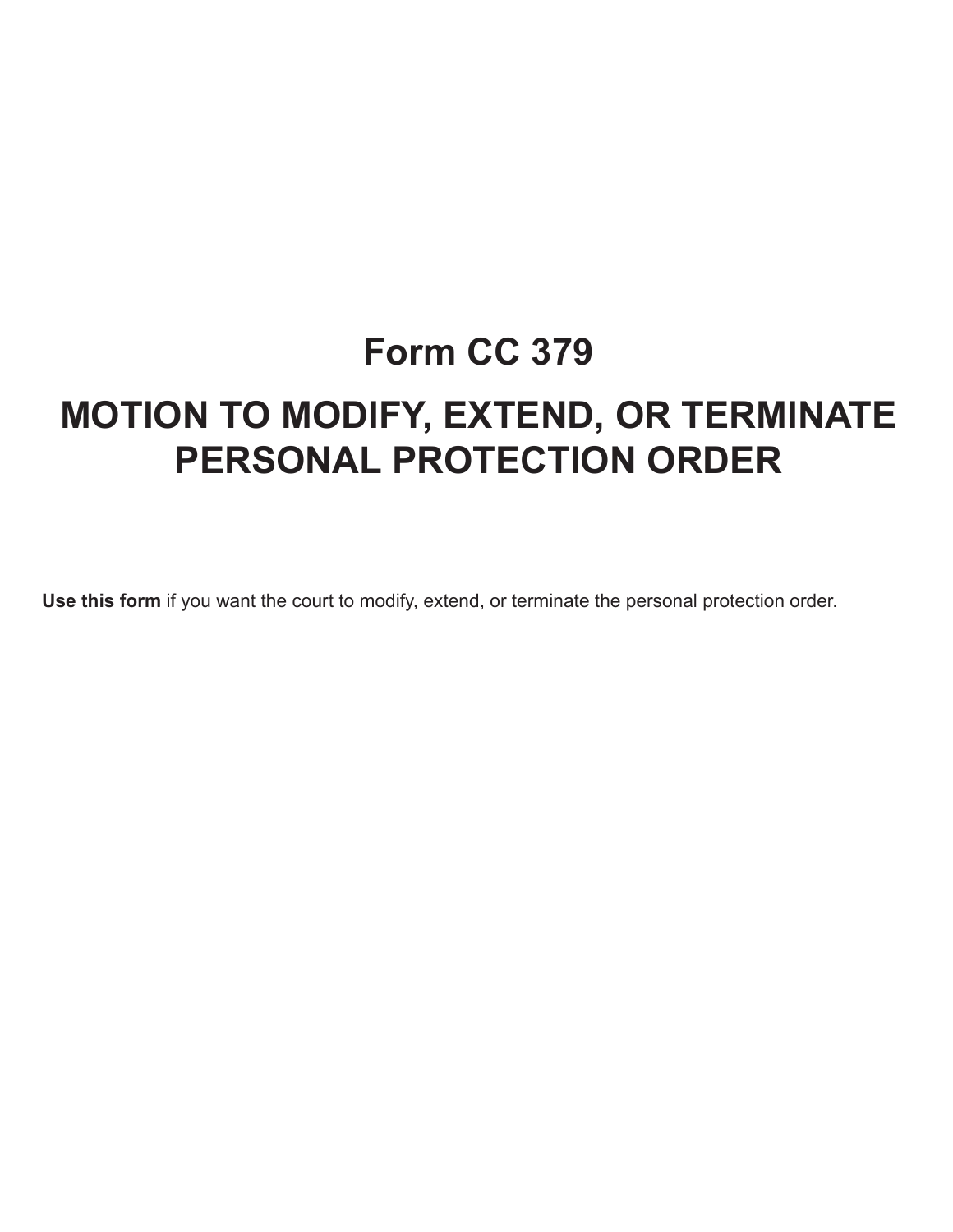# **INSTRUCTIONS FOR COMPLETING "MOTION TO MODIFY, EXTEND, OR TERMINATE PERSONAL PROTECTION ORDER"**

### **Please print neatly. Press firmly because you are printing on five copies.**

By filling in this form, you are asking the court to modify, extend, or terminate a personal protection order.

Items A through E must be completed before your motion can be filed with the court. Please read the instruction for each item. Then fill in the correct information for that item on the form.



- Fill in the "petitioner" and "respondent" and addresses the same way they appear on form CC 376 or CC 380, including the ages of the "petitioner" and "respondent" if either is under the age of 18.
- **C** Write in the same date that form CC 376 or CC 380 was signed by the judge. That date is in the lower left hand corner of form CC 376 or CC 380.
- $\bf(D)$  If you are the person the protection order is against, check item 2a. Also check either the box "modify" if you want the court to change something in the order or check the box "terminate" if you want the court to terminate the entire order. Then explain why you want the order changed or terminated. If the order was issued without a hearing (ex parte), you may file a motion and request a hearing within 14 days after being served with, or receiving actual notice of, the order. If the order was issued ex parte and more than 14 days have passed, you must show good cause for the motion. If the order was issued after a full hearing, you must show good cause for the motion. See MCR 3.707(A)(1)(b).

 If you are the person who is protected by the order, you can check either item 2b or item 2c. Check item 2b if you want the court to change something in the order. Check item 2c if you want the court to extend the expiration date of the order or terminate the entire order. Then explain why you want the order extended or terminated. To extend the expiration date of the order, you must file this motion no later than 3 days before the order expires.

- **E** If you are under 18 years old, you may need an adult (called a "next friend") to petition for you. Check this box if you have a next friend helping you file this form.
- Write in today's date and sign the form.
- **G** If you checked box 2a or box 2b in **D** you must get a hearing date. Ask the clerk to schedule a hearing. The clerk will give you the information you need to fill out this part of the form. If you checked box 2c and the judge terminates the order without a hearing, skip the instructions below in  $(H)$ . If you checked box 2c and the judge will not terminate the order without a hearing, follow the instructions below in  $(H)$ .
- $H$  Write in today's date and sign the form. Hand the form to the county clerk. The clerk will keep two copies and return the blue, pink, and yellow copies to you.

**You must serve the other party with a copy of this form. If there is a hearing scheduled, you must serve this form at least 7 days before the hearing date unless the respondent is a law enforcement officer or a person required to carry a firearm as a condition of employment.** In that situation, you must serve this form at least 5 days before the hearing date. For details about serving the form, read page 7 of the booklet "Instructions for Personal Protection Orders."

If a hearing was scheduled, make sure you attend the hearing. Take a blank copy of form CC 376 or CC 380 with you to the hearing. If a hearing was not scheduled, the court will notify the law enforcement agency to make changes to LEIN as stated in the order.

- For details about the hearing, read page 8 of the booklet "Instructions for Personal Protection Orders."
- If you asked for a modified order and it is granted by the judge, you will need to fill out form CC 376 or CC 380, get it signed, and serve it on the other party. For details on how to do this, read pages 5 and 6 of the booklet "Instructions for Personal Protection Orders."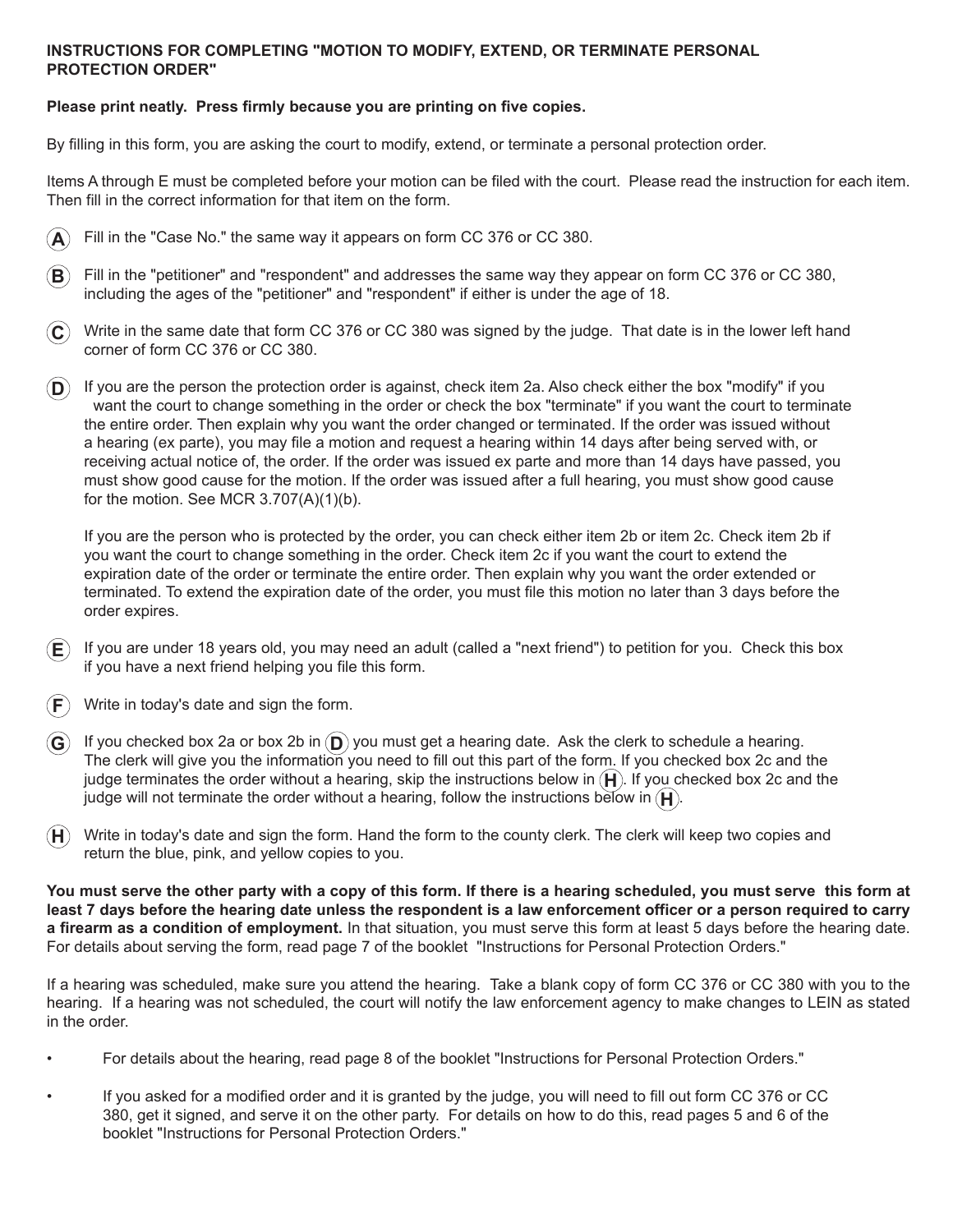|                           | Approved, SCAO                                                                                                                                                                                                                                    |                                                        | Original - Court<br>2nd copy - Respondent (blue)                                                                | 1st copy - Judge/Assignment clerk (green)                                                                                                                                                                                                                                                                                                                                                      |                           | 3rd copy - Petitioner (pink)<br>4th copy - Return (yellow) |  |  |  |
|---------------------------|---------------------------------------------------------------------------------------------------------------------------------------------------------------------------------------------------------------------------------------------------|--------------------------------------------------------|-----------------------------------------------------------------------------------------------------------------|------------------------------------------------------------------------------------------------------------------------------------------------------------------------------------------------------------------------------------------------------------------------------------------------------------------------------------------------------------------------------------------------|---------------------------|------------------------------------------------------------|--|--|--|
|                           | <b>STATE OF MICHIGAN</b><br>30th<br>Ingham                                                                                                                                                                                                        | <b>JUDICIAL CIRCUIT</b><br><b>COUNTY</b>               |                                                                                                                 | <b>MOTION TO</b><br><b>MODIFY, EXTEND, OR TERMINATE</b><br>PERSONAL PROTECTION ORDER                                                                                                                                                                                                                                                                                                           | $\left(\mathbf{A}\right)$ | <b>CASE NO.</b>                                            |  |  |  |
|                           | <b>Court address</b><br>313 West Kalamazoo Street, Lansing, MI 48933                                                                                                                                                                              |                                                        |                                                                                                                 |                                                                                                                                                                                                                                                                                                                                                                                                | $(517)$ 483-6500          | Court telephone no.                                        |  |  |  |
|                           | $\mathbf{B}$ Petitioner's name                                                                                                                                                                                                                    |                                                        | Age                                                                                                             | Respondent's name, address, and telephone no.                                                                                                                                                                                                                                                                                                                                                  |                           | Age                                                        |  |  |  |
|                           | Address and telephone no. where court can reach petitioner                                                                                                                                                                                        |                                                        |                                                                                                                 | v                                                                                                                                                                                                                                                                                                                                                                                              |                           |                                                            |  |  |  |
|                           | <b>MOTION</b>                                                                                                                                                                                                                                     |                                                        |                                                                                                                 |                                                                                                                                                                                                                                                                                                                                                                                                |                           |                                                            |  |  |  |
|                           | $\circledcirc$ 1. On<br><b>Date</b>                                                                                                                                                                                                               | a personal protection order was entered by this court. |                                                                                                                 |                                                                                                                                                                                                                                                                                                                                                                                                |                           |                                                            |  |  |  |
|                           |                                                                                                                                                                                                                                                   |                                                        | after a full hearing or if more than 14 days have passed since the ex parte order was served.                   | c. I am the petitioner. I ask the court to $\Box$ extend $\Box$ terminate the order.<br>Explain why you want the order modified, extended, or terminated. If box 2a is checked, the respondent must show good cause if the order was issued<br>$(\textbf{E}) \square$ 3. I have a next friend motioning for me. I certify that the next friend is not disqualified by statute and is an adult. |                           |                                                            |  |  |  |
| $\left(\mathbf{F}\right)$ | Date                                                                                                                                                                                                                                              |                                                        |                                                                                                                 | Signature of moving party                                                                                                                                                                                                                                                                                                                                                                      |                           |                                                            |  |  |  |
|                           | <b>Complete this Notice of Hearing only</b><br>if you checked box 2a or 2b above.                                                                                                                                                                 |                                                        |                                                                                                                 | <b>NOTICE OF HEARING</b>                                                                                                                                                                                                                                                                                                                                                                       |                           |                                                            |  |  |  |
|                           | issued in this case.                                                                                                                                                                                                                              |                                                        |                                                                                                                 | G You are notified that a hearing has been scheduled to modify, extend, or terminate the personal protection order                                                                                                                                                                                                                                                                             |                           |                                                            |  |  |  |
|                           | Judge:                                                                                                                                                                                                                                            |                                                        | <u> 1989 - Andrea Station Barbara, amerikan personal (h. 1989).</u>                                             |                                                                                                                                                                                                                                                                                                                                                                                                |                           |                                                            |  |  |  |
|                           | Date:                                                                                                                                                                                                                                             |                                                        | and the state of the state of the state of the state of the state of the state of the state of the state of the |                                                                                                                                                                                                                                                                                                                                                                                                |                           |                                                            |  |  |  |
|                           | Time:                                                                                                                                                                                                                                             |                                                        | and the state of the state of the state of the state of the state of the state of the state of the state of the |                                                                                                                                                                                                                                                                                                                                                                                                |                           |                                                            |  |  |  |
|                           |                                                                                                                                                                                                                                                   |                                                        |                                                                                                                 |                                                                                                                                                                                                                                                                                                                                                                                                |                           |                                                            |  |  |  |
|                           | If you require special accommodations to use the court because of a disability or if you require a foreign language interpreter<br>to help you fully participate in court proceedings, please contact the court immediately to make arrangements. |                                                        |                                                                                                                 |                                                                                                                                                                                                                                                                                                                                                                                                |                           |                                                            |  |  |  |
|                           |                                                                                                                                                                                                                                                   |                                                        |                                                                                                                 | The court can modify, extend, or teminate the order even if you do not attend the hearing. It is important for you to attend.                                                                                                                                                                                                                                                                  |                           |                                                            |  |  |  |
| $\bf(H)$                  |                                                                                                                                                                                                                                                   |                                                        |                                                                                                                 |                                                                                                                                                                                                                                                                                                                                                                                                |                           |                                                            |  |  |  |
|                           | Date                                                                                                                                                                                                                                              |                                                        |                                                                                                                 | Signature of moving party                                                                                                                                                                                                                                                                                                                                                                      |                           |                                                            |  |  |  |

**CC 379** (6/17) **MOTION TO MODIFY, EXTEND, OR TERMINATE PERSONAL PROTECTION ORDER** MCL 600.2950, MCL 600.2950a, MCR 3.707